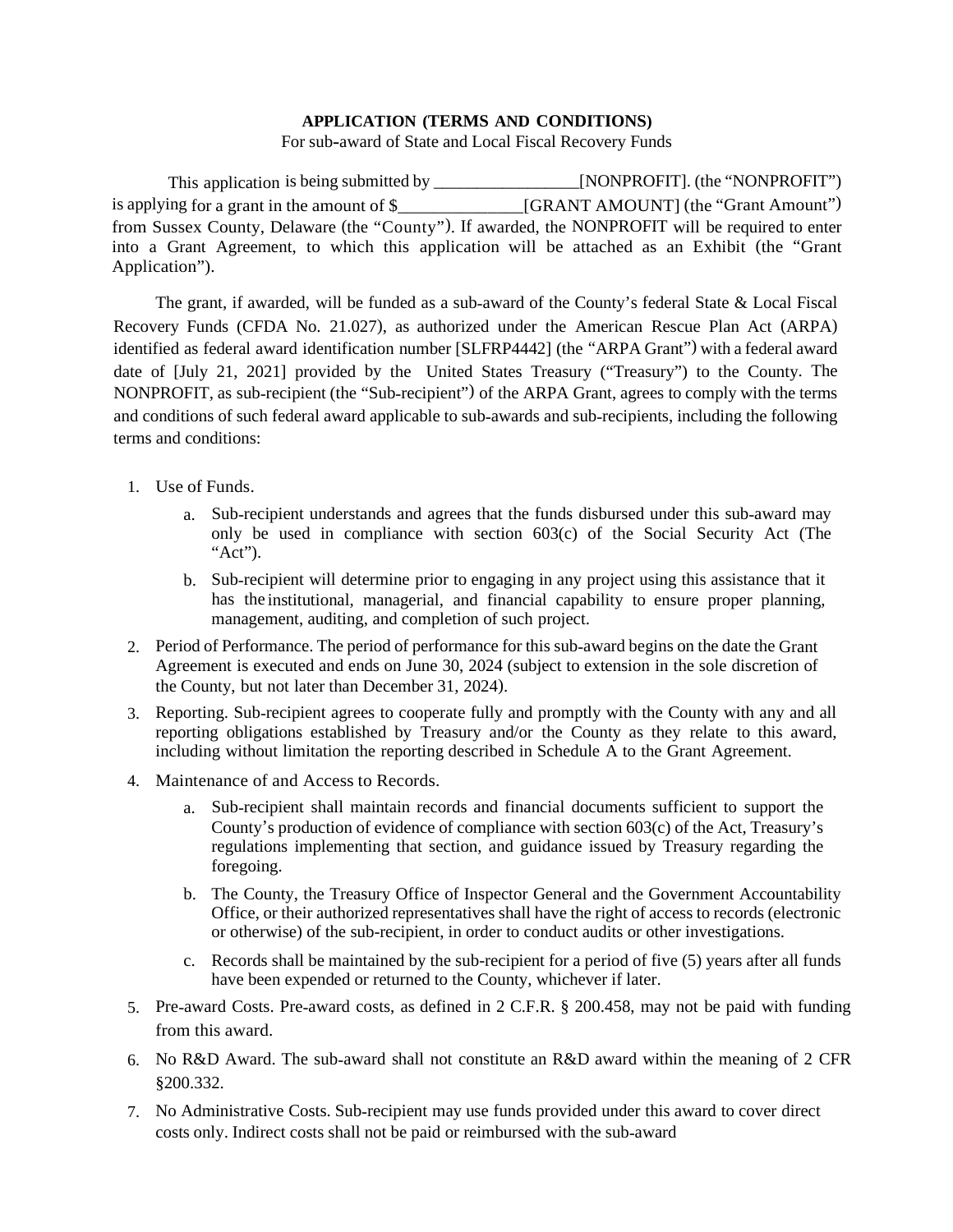- 8. Cost Sharing. Cost Sharing or matching funds are not required to be provided by the sub-recipient.
- 9. Conflicts of Interest. Sub-recipient understands and agrees it must maintain a conflict-of-interest policy consistent with 2 C.F.R. § 200.318(c) and that such conflict-of-interest policy is applicable to each activity funded under this award. Sub-recipient and its sub-recipients (if any) must disclose in writing to Treasury or the pass-through entity, as appropriate, any potential conflicts of interest affecting the awarded funds in accordance with 2 C.F.R. §200.112.
- 10. Compliance with Applicable Law and Regulations.
	- a. Sub-recipient agrees to comply with, and to fully cooperate with the County with respect to its compliance with, the requirements of section 603 of the Act, regulations adopted by Treasury pursuant to section 603(f) of the Act, and guidance issued by Treasury regarding the foregoing. Sub-recipient agrees to comply with all applicable federal statutes, regulations, and executive orders. Sub-recipient also agrees to comply with, and to fully cooperate with the County with respect to its compliance with, all other applicable federal statutes, regulations, and executive orders, and sub-recipient shall provide for such compliance by other parties in any agreements it enters with other parties relating to this sub-award.
	- b. Federal regulations applicable to this sub-award include, without limitation, the following:
		- i. Uniform Administrative Requirements, Cost Principles, and Audit Requirements for Federal Awards, 2 C.F.R. Part 200, other than such provisions as Treasury may determine are inapplicable to this sub-award and subject to such exceptions as may be otherwise provided by Treasury. Subpart F - Audit Requirements of the Uniform Guidance, implementing the Single Audit Act, shall apply to this subaward.
		- ii. Universal Identifier and System for Award Management (SAM), 2 C.F.R. Part 25, pursuant to which the sub-award term set forth in Appendix A to 2 C.F.R. Part 25 is hereby incorporated by reference.
		- iii. Reporting Subaward and Executive Compensation Information, 2 C.F.R. Part 170, pursuant to which the sub-award term set forth in Appendix A to 2 C.F.R. Part 170 is hereby incorporated by reference.
		- iv. OMB Guidelines to Agencies on Governmentwide Debarment and Suspension (Nonprocurement), 2 C.F.R. Part 180, including the requirement to include a term or condition in all lower tier covered transactions (contracts and subcontracts described in 2 C.F.R. Part 180, subpart B) that the sub-award is subject to 2 C.F.R. Part 180 and Treasury's implementing regulation at 31 C.F.R. Part 19.
		- v. Recipient Integrity and Performance Matters, pursuant to which the sub-award term set forth in 2 C.F.R. Part 200, Appendix XII to Part 200 is hereby incorporated by reference.
		- vi. Governmentwide Requirements for Drug-Free Workplace, 31 C.F.R. Part 20.
		- vii. New Restrictions on Lobbying, 31 C.F.R. Part 21.
		- viii. Uniform Relocation Assistance and Real Property Acquisitions Act of 1970 (42 U.S.C. §§ 4601-4655) and implementing regulations.
		- ix. Generally applicable federal environmental laws and regulations.
	- c. Statutes and regulations prohibiting discrimination applicable to this sub-award include, without limitation, the following:
		- i. Title VI of the Civil Rights Act of 1964 (42 U.S.C, § 2000d et seq.) and Treasury's implementing regulations at 31 C.F.R. Part 22, which prohibit discrimination on the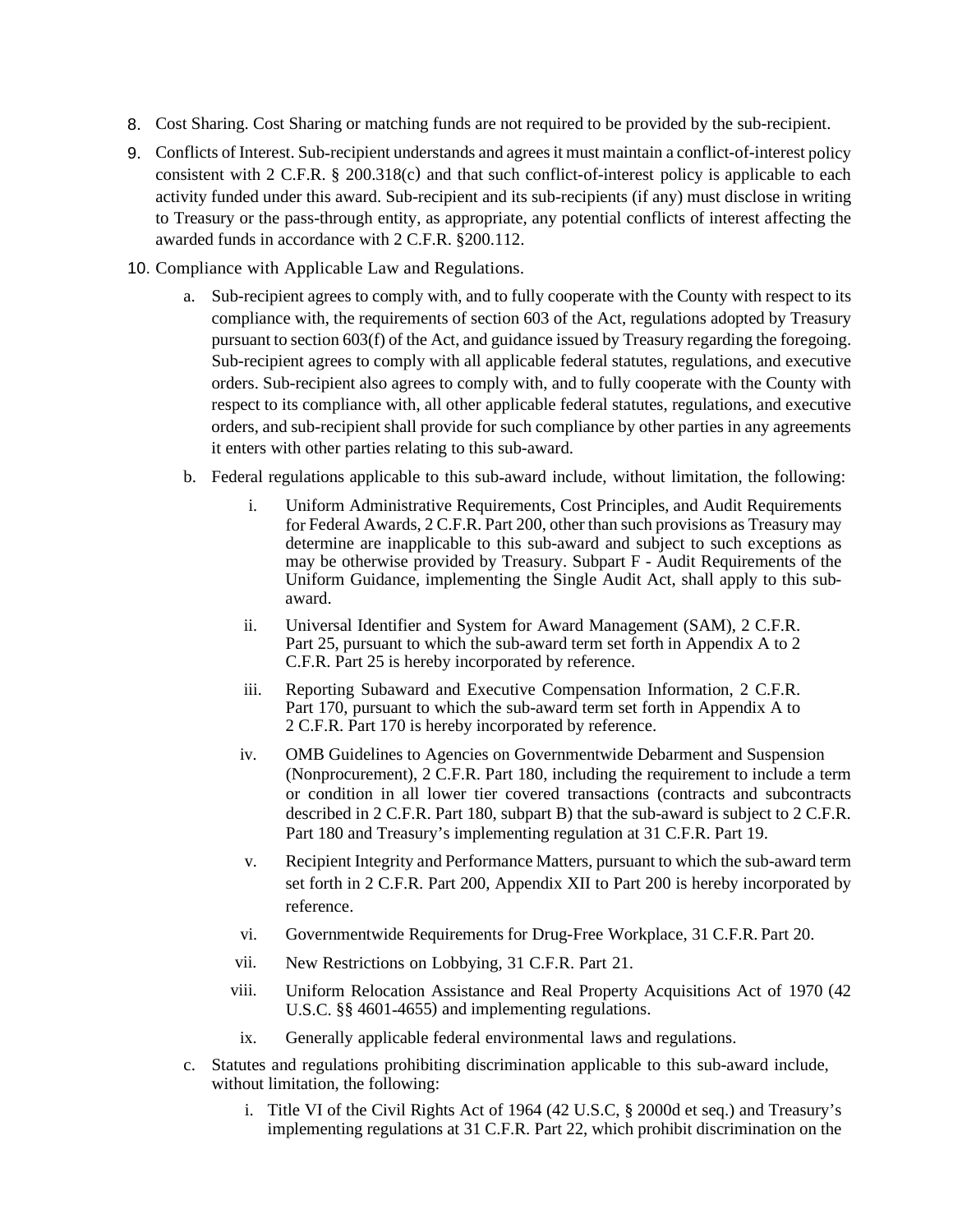basis of race, color, or national origin under programs or activities receiving federal financial assistance;

- ii. The Fair Housing Act, Title VIII of the Civil Rights Act of 1968 (42 U.S.C. §§ 3601 et seq.), which prohibits discrimination in housing on the basis of race, color, religion, national origin, sex, familial status, or disability;
- iii. Section 504 of the Rehabilitation Act of 1973, as amended (29 U.S.C. § 794), which prohibits discrimination on the basis of disability under any program or activity receiving federal financial assistance;
- iv. The Age Discrimination Act of 1975, as amended (42 U.S.C. §§ 6101 et seq.), and Treasury's implementing regulations at 31 C.F.R. Part 23, which prohibit discrimination on the basis of age in programs or activities receiving federal financial assistance; and
- v. Title II of the Americans with Disabilities Act of 1990, as amended (42 U.S.C. §§ 12101 et seq.), which prohibits discrimination on the basis of disability under programs, activities, and services provided or made available by state and local governments or instrumentalities or agencies thereto.
- 11. Remedial Actions. In the event of the County's noncompliance (including without limitation as a result of the sub-recipient's non-cooperation with the County or other sub-recipient noncompliance) with section 603 of the Act, other applicable laws, Treasury's implementing regulations, guidance, or any reporting or other program requirements, Treasury may impose additional conditions on the County (and, thereby, the sub-recipient) of a subsequent tranche of future award funds, if any, or take other available remedies as set forth in 2 C.F.R. § 200.339. In the case of a violation of section 603(c) of the Act regarding the use of funds, previous payments shall be subject to recoupment as provided in section 603(e) of the Act.
- 12. Hatch Act. Sub-recipient agrees to comply, as applicable, with requirements of the Hatch Act (5 U.S.C. §§ 1501-1508 and 7324-7328), which limit certain political activities of State or local government employees whose principal employment is in connection with an activity financed in whole or in part by this federal assistance.
- 13. False Statements. Sub-recipient understands that making false statements or claims in connection with this sub-award is a violation of federal law and may result in criminal, civil, or administrative sanctions, including fines, imprisonment, civil damages and penalties, debarment from participating in federal awards or contracts, and/or any other remedy available by law.
- 14. Publications. Any publications produced with funds from this sub-award must display the following language: *" This project [is being] [was] supported, in whole or in part, by federal award number [SLFRP4442] awarded to Sussex County, Delaware by the U.S. Department of the Treasury."*
- 15. Debts Owed the Federal Government.
	- (a) Any funds paid to sub-recipient (1) in excess of the amount to which sub-recipient is finally determined to be authorized to retain under the terms of this sub-award; (2) that are determined by the County or the Treasury Office of Inspector General to have been misused; or (3) that are determined by Treasury to be subject to a repayment obligation pursuant to section 603(e) of the Act and have not been repaid by sub-recipient shall constitute a debt to the County and the federal government.
	- (b)Any debts determined to be owed the County and the federal government must be paid promptly by the sub-recipient. A debt is delinquent if it has not been paid by the date specified in the initial written demand for payment, unless other satisfactory arrangements have been made or if the subrecipient knowingly or improperly retains funds that are a debt as defined in paragraph 15(a). The County and Treasury will take any actions available to it to collect such a debt.
- 16. Disclaimer.
	- a. The County expressly disclaims (and the sub-recipient understands that the United States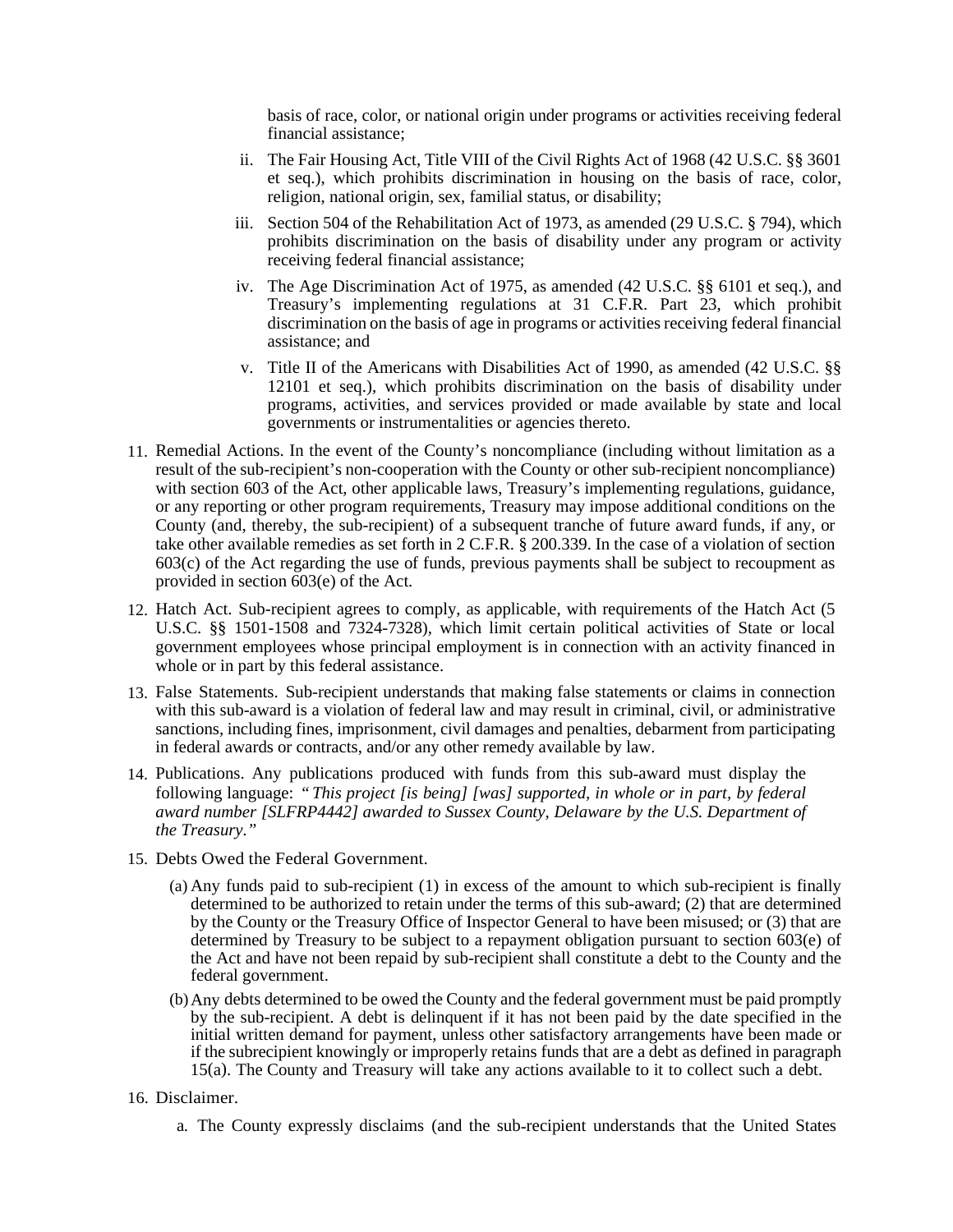also disclaims) any and all responsibility or liability to sub-recipient or third persons for the actions of sub-recipient or third persons resulting in death, bodily injury, property damages, or any other losses resulting in any way from the performance of this sub-award or any other losses resulting in any way from the performance of this award or any contract, or subcontract under this sub- award.

- b. The acceptance of this award by sub-recipient does not in any way establish an agency relationship between the County (or the United States) and sub-recipient.
- 17. Protections for Whistleblowers.
	- a. In accordance with 41 U.S.C. § 4712, sub-recipient may not discharge, demote, or otherwise discriminate against an employee in reprisal for disclosing to any of the list of persons or entities provided below, information that the employee reasonably believes is evidence of gross mismanagement of a federal contract or grant, a gross waste of federal funds, an abuse of authority relating to a federal contract or grant, a substantial and specific danger to public health or safety, or a violation of law, rule, or regulation related to a federal contract (including the competition for or negotiation of a contract) or grant.
	- b. The list of persons and entities referenced in the paragraph above includes the following:
		- i. A member of Congress or a representative of a committee of Congress;
		- ii. An Inspector General;
		- iii. The Government Accountability Office;
		- iv. A Treasury employee responsible for contract or grant oversight or management;
		- v. An authorized official of the Department of Justice or other law enforcement agency;
		- vi. A court or grand jury; or
		- vii. A management official or other employee of sub-recipient, contractor, or subcontractor who has the responsibility to investigate, discover, or address misconduct.
	- c. Sub-recipient shall inform its employees in writing of the rights and remedies provided under this section, in the predominant native language of the workforce.
- 18. Increasing Seat Belt Use in the United States. Pursuant to Executive Order 13043, 62 FR 19217 (Apr. 18, 1997), sub-recipient should encourage its contractors to adopt and enforce onthe-job seat belt policies and programs for their employees when operating company-owned, rented or personally owned vehicles.
- 19. Reducing Text Messaging While Driving. Pursuant to Executive Order 13513, 74 FR 51225 (Oct.6, 2009), sub-recipient should encourage its employees, its sub-recipients (if any), and its contractors to adopt and enforce policies that ban text messaging while driving, and sub-recipient should establish workplace safety policies to decrease accidents caused by distracted drivers.